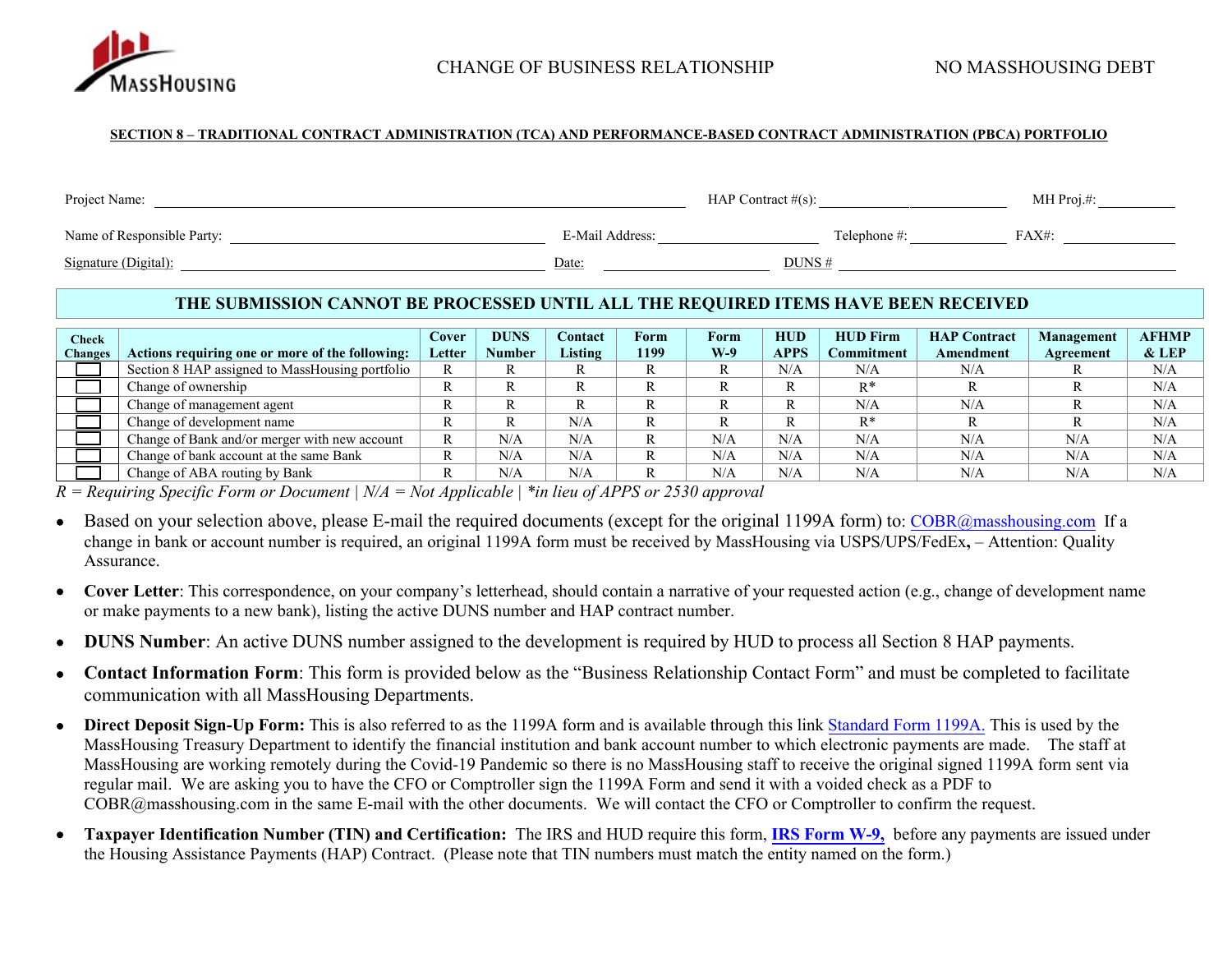### CHANGE OF BUSINESS RELATIONSHIP NO MASSHOUSING DEBT

- **Previous Participation Certification:** As required in HUD Handbook 4065.1, HUD must review and approve participants in certain types of changes prior to implementation. These changes include change of ownership, change of partners (either general or limited), change of development name, and change of management agent. (For more information regarding the Previous Participation Certificate please use this link [APPS Previous Participation Certification](http://portal.hud.gov/hudportal/HUD?src=/program_offices/housing/mfh/apps/appsmfhm)  [\(APPC\)](http://portal.hud.gov/hudportal/HUD?src=/program_offices/housing/mfh/apps/appsmfhm)
- **HUD Firm Commitment Letter**: In some instances, a new owner may present a *firm commitment letter* from a HUD official indicating that the transfer of physical assets (TPA) has been approved, pending the completion of specified action. This may be used as an alternative to an APPS approval.
- **HAP Contract Amendment and/or Assignment and Assumption Agreement**: When a property is sold or transferred to a new owner, HUD must approve the transaction and execute an amendment to the HAP Contract, assigning the rights and obligations of the contract to the new owner. We must receive a copy of the fully executed amendment.
- **Management Agreement**: When a change of ownership, development name, or management agent occurs, HUD requires an executed Management Agreement listing the parties as signatories to the agreement. The new management agent may be required to obtain APPS approval prior to commencement of the contract.
- **Affirmative Fair Housing Marketing Plan and Limited English Proficiency (AFHMP and LEP)**: These items are reviewed and processed by HUD directly for developments without MassHousing debt relationship.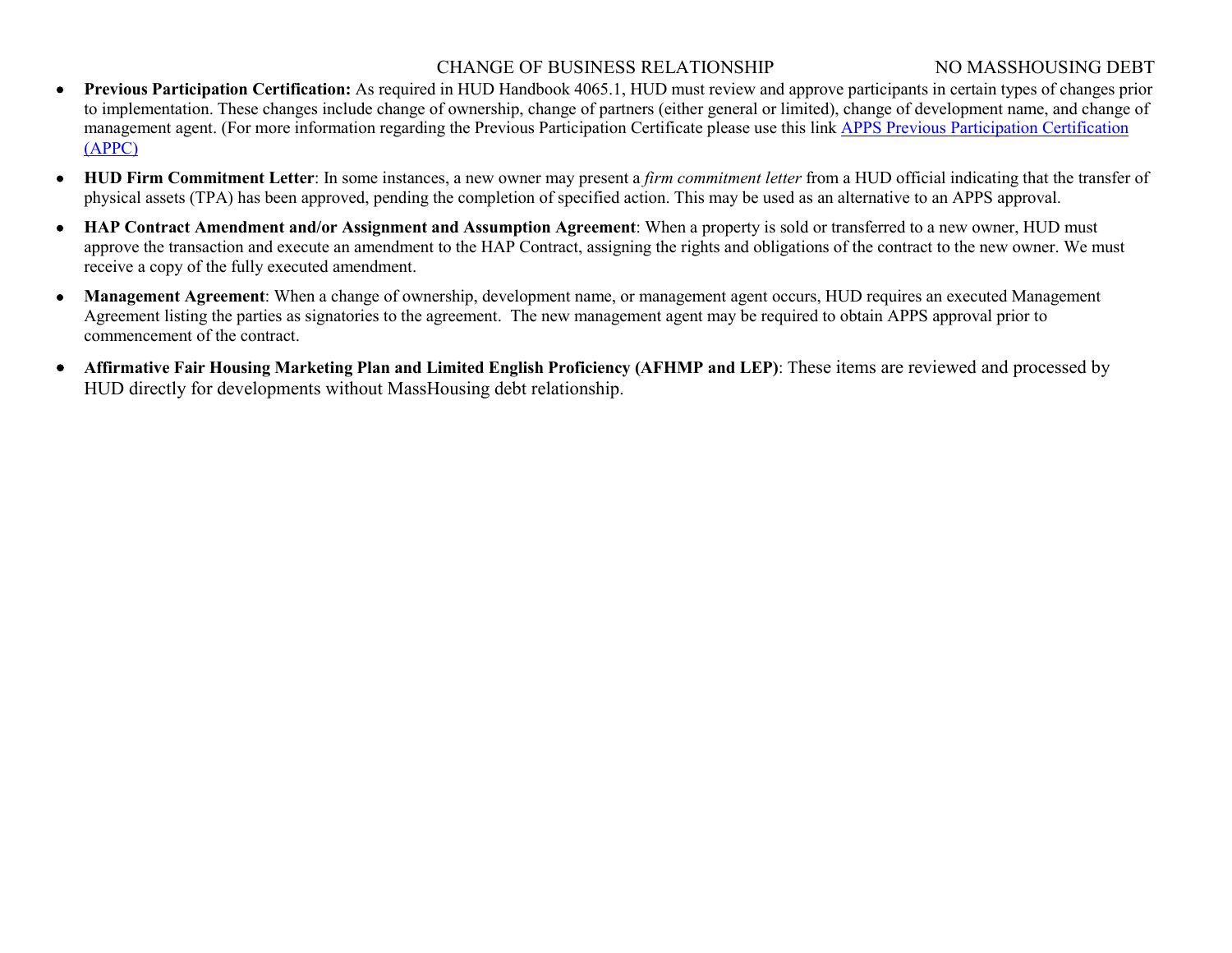## CHANGE OF BUSINESS RELATIONSHIP NO MASSHOUSING DEBT **Business Relationship Contact Information Form**

| ٠D                        | CHARGE OF DODITION REEATHORDHI<br><b>Business Relationship Contact Information Form</b> |                        | 110 MI 199110091110 DLD I |
|---------------------------|-----------------------------------------------------------------------------------------|------------------------|---------------------------|
| <b>MASSHOUSING</b>        |                                                                                         |                        |                           |
| Development Name:         |                                                                                         | <b>Request Date:</b>   |                           |
| HAP Contract #:           |                                                                                         | MH#:                   |                           |
| HUD FHA#:                 |                                                                                         | <b>Effective Date:</b> |                           |
| HUD Risk Share #:         | Asset Manager:                                                                          |                        |                           |
| General Partner/Owner:    |                                                                                         |                        |                           |
| Principal Contact Person: |                                                                                         |                        |                           |
| Mailing Address - Street: |                                                                                         |                        |                           |
| City/State/Zip:           |                                                                                         |                        |                           |
| Phone Number:             | FAX Number                                                                              |                        |                           |
| Email Address:            |                                                                                         |                        |                           |
| Website URL:              |                                                                                         |                        |                           |
|                           |                                                                                         |                        |                           |
| Management Agent:         |                                                                                         |                        |                           |
| Principle Contact Person: |                                                                                         |                        |                           |
| Mailing Address - Street: |                                                                                         |                        |                           |
| City/State/Zip:           |                                                                                         |                        |                           |
| Phone Number:             | FAX Number                                                                              |                        |                           |
| Email Address:            |                                                                                         |                        |                           |
| Website URL:              |                                                                                         |                        |                           |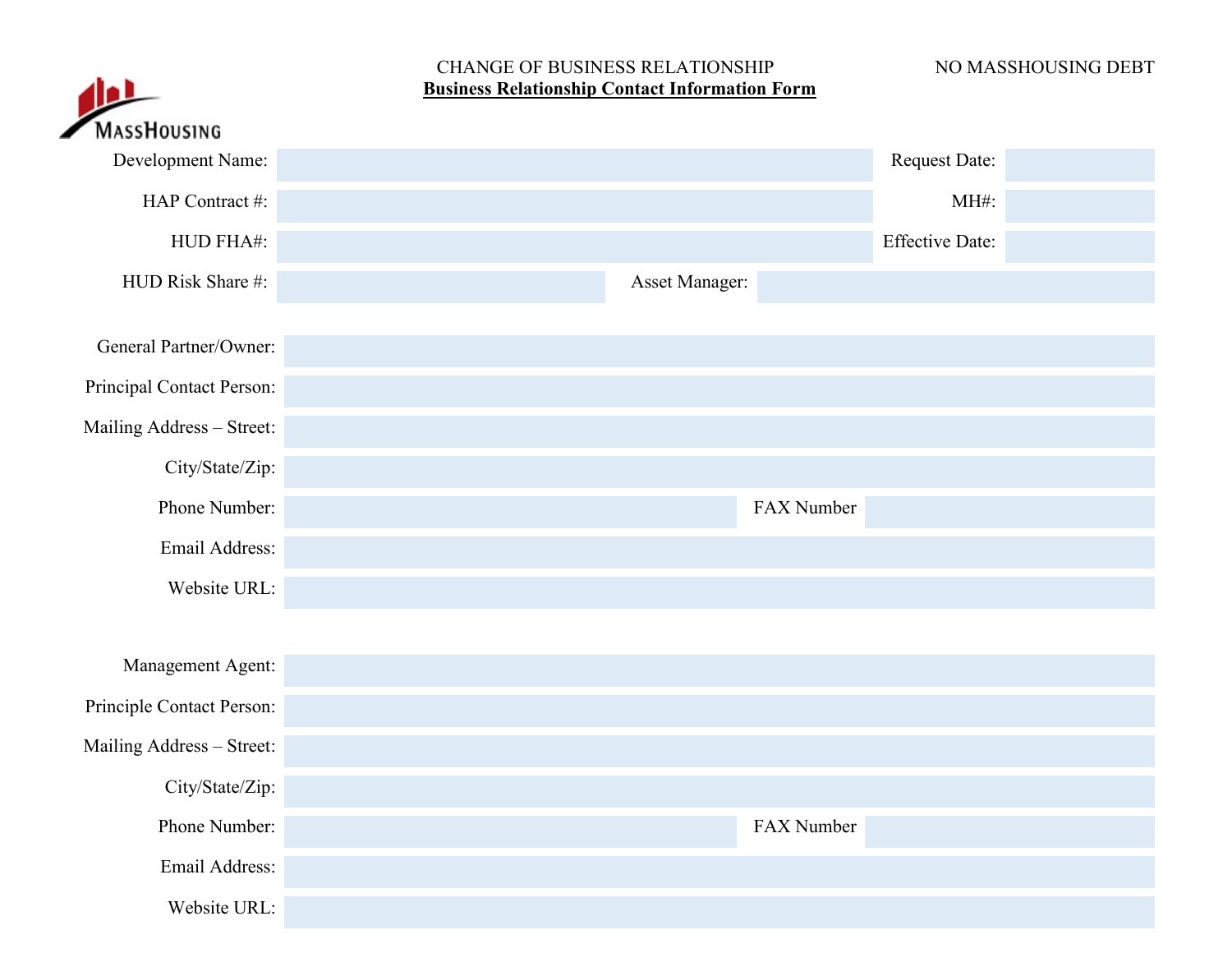# CHANGE OF BUSINESS RELATIONSHIP NO MASSHOUSING DEBT

| Regional Manager:               |            |
|---------------------------------|------------|
| Mailing Address - Street:       |            |
| City/State/Zip:                 |            |
| Phone Number:                   | FAX Number |
| Email Address:                  |            |
| Website URL:                    |            |
| Site Manager:                   |            |
| Mailing Address - Street:       |            |
| City/State/Zip:                 |            |
| Phone Number:                   | FAX Number |
| Email Address:                  |            |
| Website URL:                    |            |
|                                 |            |
| Sec. 8 Voucher Administrator: * |            |
| Mailing Address - Street:       |            |
| City/State/Zip:                 |            |
| Phone Number:                   | FAX Number |
| Email Address:                  |            |
| Website URL:                    |            |